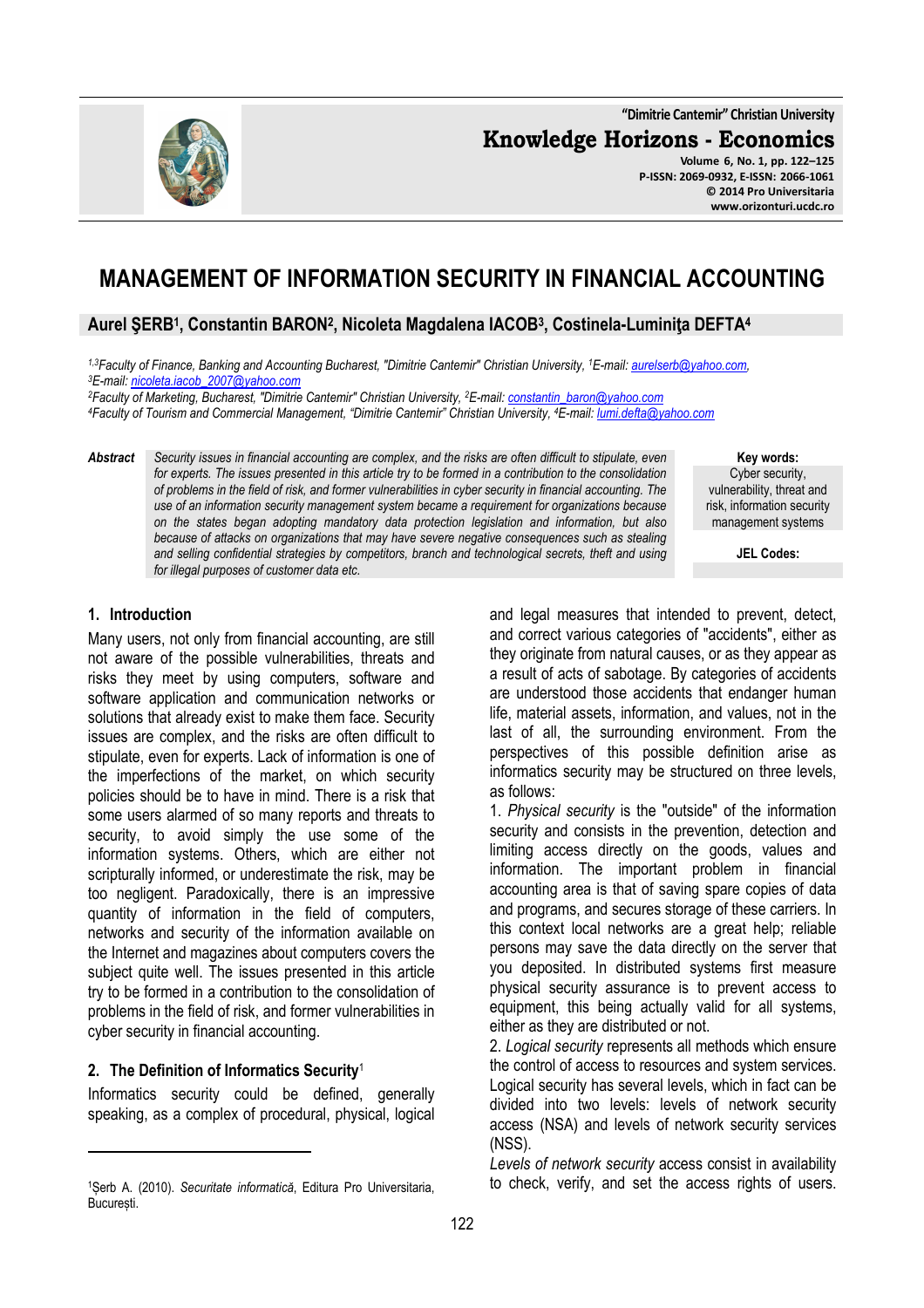Highest level of security of access is the level of access to the system. At this level can be determined if and when the network is accessible to all users, groups of users, or only to the individual stations. It also may be liable to uncouple a station, and access management. Behind the level of access to the system is the level of access to the account. This level checks if the user who connects with a specific name and password exist and is a valid user profile. The innermost level in the security access levels is the level of access rights. After it has gone through the level of access to the system and the level of access to the account, the level of access rights determine privileges envisaged by the user. Some of the functions that can be implemented with levels of security access refers to the provision of accounts (for connection time, use the disc, etc.) and the management of evident user access.

*Levels of services security* control the access to the services system, such as wires tunes, inputs/outputs to the disk, server management, etc. Highest level of services security is the level of services control, which is responsible for the functions of warning and reporting services whit. Also, it enables and disables certain services. After the level control of services has established a service, the level of rights of services determine exactly how to use a specific service account given. Also the level of rights of specific services manages rights. If it is an account of a member or of one or more groups, then the level of rights of services will ensure that this account will inherit rights of the group. You can include high level services and specific software (SIS), as well as low level services specific hardware (SSH). SISs are operations which are not limited hardware – for example, the request to open a file without a name. Other services are access to queues and the email. SISs are actually constructed via SSH and may require more low level functions to run. SSHs are dependent on the hardware. These services are "bricks that are" fundamental to the construction of the system and they cover the levels of inputs/outputs for the other levels.

3. *Legal security* is the level composed from a collection of national and international laws governing act of violation of security levels to physics and logic and establishes criminal sanctions for these acts.

#### **3. Concepts of Vulnerability, Threat and Risk**

Vulnerability is a flaw or weakness in the design or implementation of hardware, software, networks, or computer-based systems, including security procedures

and controls associated with the systems*<sup>2</sup>* . Vulnerability can be exploited, intentionally or unintentionally, in order to affect adversely the goods and the activities of a person or organization. The vulnerability is a weakness of the system so that allows an unauthorized action.

A threat is any circumstance or event with the potential to intentionally or unintentionally exploit one or more vulnerabilities in a system, resulting in a loss of confidentiality, integrity, or availability. Threats are implemented by threat agents. Examples of threat agents are malicious hackers, organized crime, terrorists, and nation states*<sup>3</sup>* .

Risk is a combination of the likelihood that a particular vulnerability in an organization`s systems will be either intentionally or unintentionally exploited by a particular threat agent and the magnitude of the potential harm to the organization`s operations, assets, or personnel that could result from the loss of confidentiality, integrity, or availability*<sup>4</sup>* .

#### **4. Classes of Vulnerabilities, Threats and Risks**

The literature offers different ways of classifying **v**ulnerabilities, threats, and risks. These classifications can be made having in mind various criteria. Some of the most important **v**ulnerabilities, threats, and risks that are affecting financial accounting area will be presented in the following items.

• *Wiretapping, Eavesdropping on Emanations* - can be achieved through a variety of methods, such as telephone or radio surveillance ties, exploiting the electromagnetic radiations issued, routing data through additional knots less protected.

• *Intercepting the information entered from the keyboard* – can be achieved by recording sounds produced by the keyboard to be used to decipher the text written by the user.

• *Scanning* – the activity by which certain programs or technical means can be automatically monitored certain types of activities performed on a computer, or in a network of computers.

• *IP sniffing* – this type of attack consists in monitoring information that circulates through a network interface to detect information transmitted in unencrypted mode through the network (for example, IP addresses, or passwords). Programs which perform network traffic interception are called sniffers.

l

<sup>2</sup> Interagency Working Group on Cyber Security and Information Assurance, S.U.A. (2006). *Federal Plan for Cyber Security and Information Assurance Research and Development*.

<sup>3</sup> Interagency Working Group on Cyber Security and Information Assurance, S.U.A., op.cit.

<sup>4</sup> Interagency Working Group on Cyber Security and Information Assurance, S.U.A., op.cit.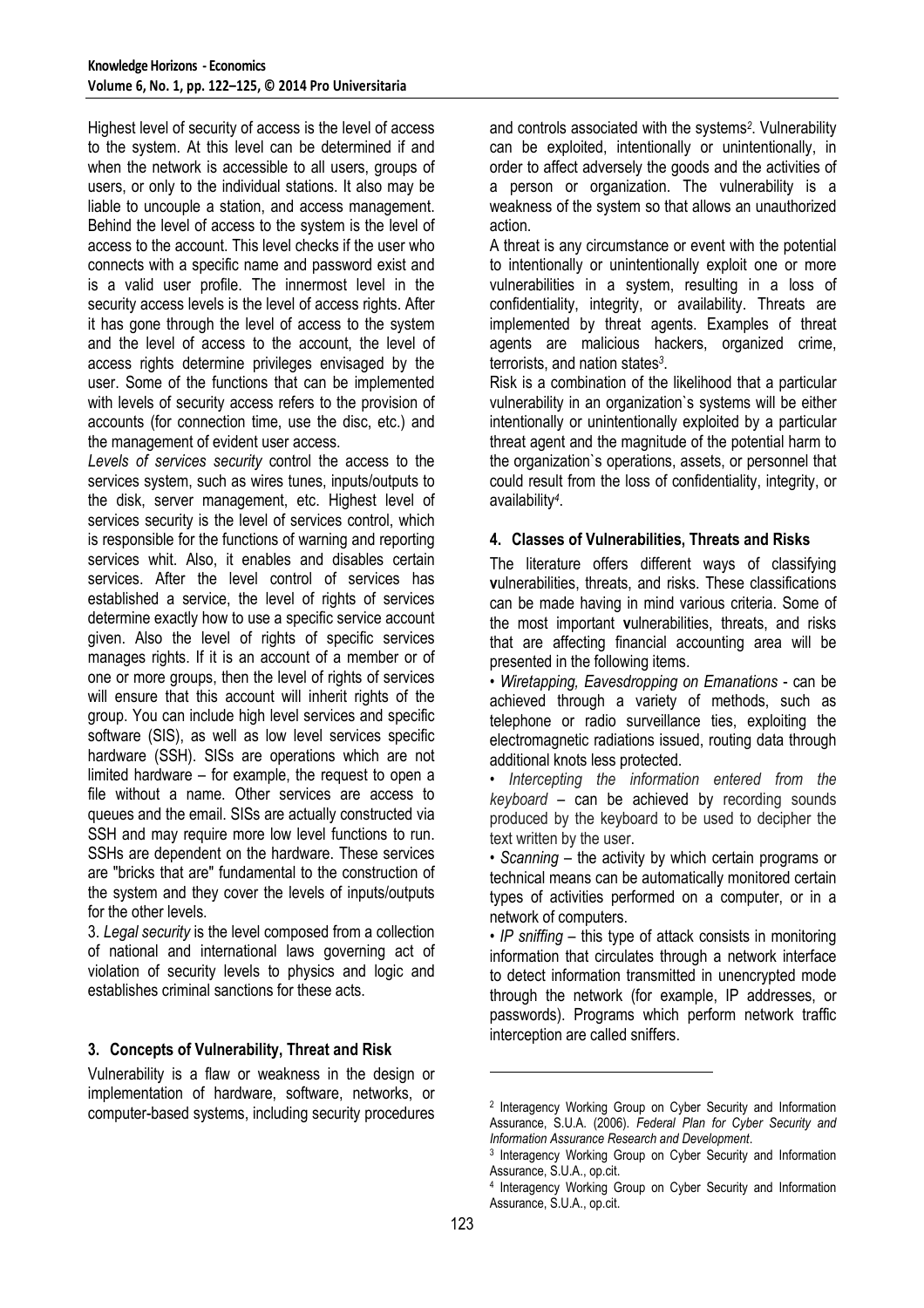• *Password sniffing* – are programs that test automatically the password, by making step-by-step an attempt with each word from the dictionary, ending what is found on the password used.

• *E-mail spoofing* – these attacks acts trying to steal the address used by the Internet Protocol when is accomplished a connection in a network, and spoofing the sender's email address (E-mail spoofing).

• *Harassment* – usually can take place when a threat enjoys himself by exploring his possibilities in the field of exploiting coding by, or/and capabilities offered by the computer, or when threat agents (known under the name of spammers) transmit enormous amounts of email (or other kind of information), as unsolicited offers, or random information, things submitted in order to block certain servers.

• *Session hijacking* – the threat agent finds an unprotected connection between two computers and detects important sequences of numbers (most often by the penetration of unprotected routers). After identifying addresses, computer accessed disconnect the lawful user, and the threat agent take control over access to files.

• *Masquerading* – usually is associated with registration of information and playing their further investigation. Is the type of attack in which an entity claim that is a different entity that have consisted the threat is usually one in which the threat agent displaces or modify messages or information;

• *Degradation of service* – takes place when an entity can`t fulfill their functions from the normal technical parameters.

• *Denial-of-service* – takes place when an entity can`t fulfill their functions, i.e. when a threat agent do actions that prevent an entity to fulfill their functions. Denial-of Service attacks (DoS) consist in a flooding IP addresses with data, and consequently, blocking his and their Internet. Most DOS attacks are launched against the servers, or websites, in order to prevent their visits by ordinary users. At the same time, may be launched and attacks more powerful - distributed DoS type (DDoS).

• *Software piracy* - is the type of threat that consists in "breaking" shareware programs, or that require a specific code serial.

• *Unauthorized copying date* – takes place after the threat has managed to penetrate the security system of the target computer and has access to the information on it;

• *Logical bombs* – are small programs or procedures that are inserted into an application and can be activated by a predefined event

• *Viruses* - according to RFC 1135 (The Helminthiasis of the Internet) "a virus is a sequence of code that is auto-inserting into a host of including in the operating system, in order to propagate. It cannot run independently. It requires the execution of the hosted program to activate". Therefore, viruses are malicious informatics programs, placed in the computer memory, which at one time can become active, affecting by destruction or deterioration, or by self coping in the files located on different magnetic devices. Each program infected may, at his turn, infect other programs.

• *Worms* - Worms are self-contained programs, able to multiply, to be transferred to other computers and, possibly, to carry out operations of massively. According to RFC 1135 "a worm is a program that can run independently, which consume the resources of the host to run and that can propagate a functional version of it to other computers". They work by the principle of "search and destroy".

• *Trojan horses* - is an application that seems to run a function very known and which, in a hidden, fulfills another function.

• *Trap doors* – trap doors are programs that create a "gate" (a new user) to allow access to the computer in question, or to grant special privileges for a particular user.

• *Excess privileges* - involves the granting of undue privileges, by administrative methods, or by unidentified penetration of the list for granting privileges to persons who have the right for such privileges.

• *Data diddling* - takes place after the threat agent has managed to penetrate the security system of the target computer, has access to the information on it, which destroy them.

## **5. Information Security Management Systems**

Data protection is not a simple process that can be summarized in a password based access to users who have the right of access to information, such as the use of an information security management system became a requirement for organizations because on the states began adopting mandatory data protection legislation and information, but also because of attacks on organizations that may have severe negative consequences such as stealing and selling confidential strategies by competitors, branch and technological secrets, theft and using for illegal purposes of customer data etc.<sup>5</sup> .

To ensure security, safety rules should be developed implemented through special techniques. Developing these rules, the following requirements must be considered: security requirements for the computer

 $\overline{a}$ 

<sup>5</sup> Susanto, H. & Almunawar, M. N. & Tuan, Y. C. (2011). "Information Security Management System Standards: A Comparative Study of the Big Five", *International Journal of Electrical & Computer Sciences IJECS-IJENS* Vol:11 Nr: 05, p. 23, October.